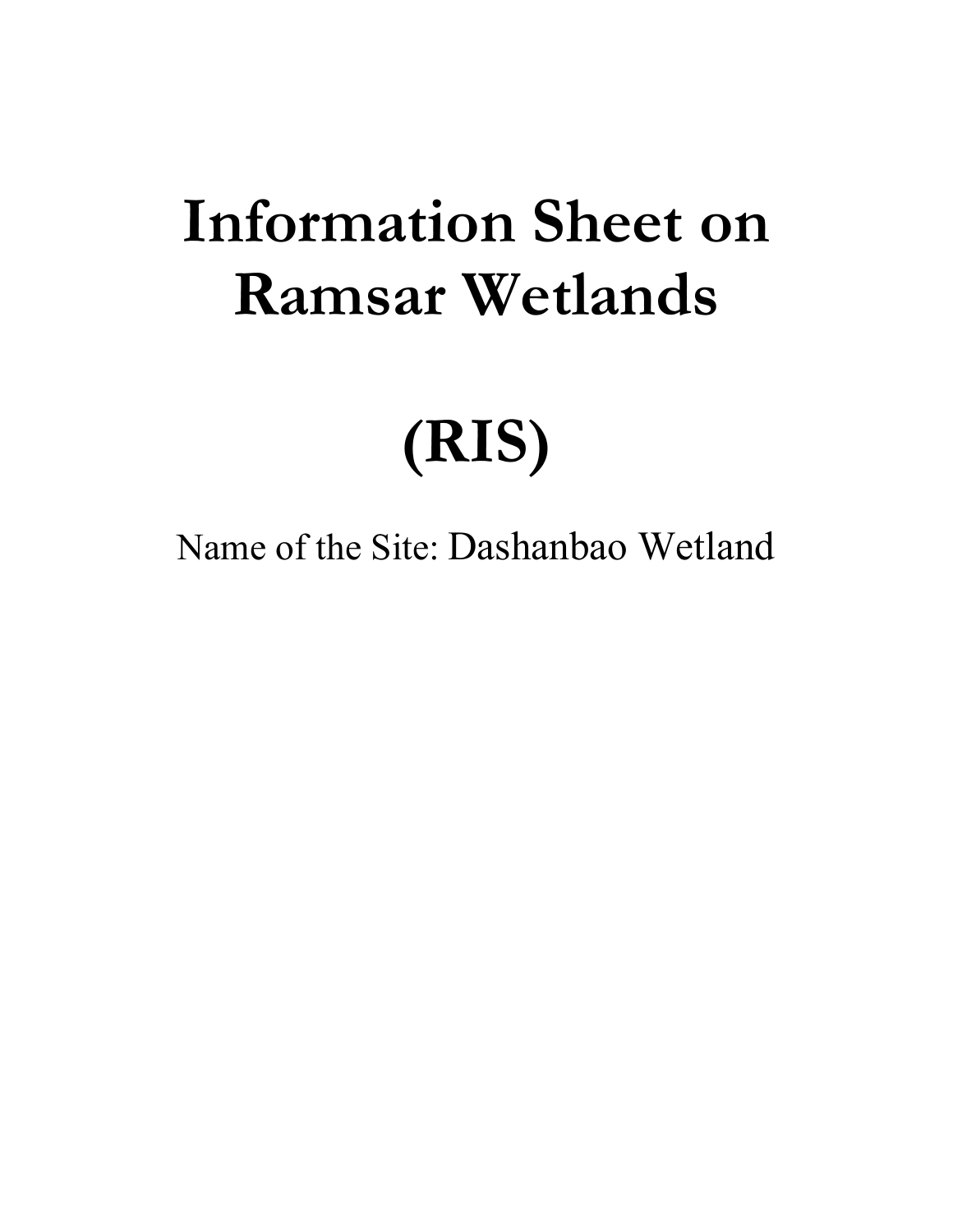### **Information Sheet on Ramsar Wetlands (RIS)**

*Categories approved by Recommendation 4.7, as amended by Resolution VIII.13 of the Conference of the Contracting Parties.* 

Note for compilers:

1. The RIS should be completed in accordance with the attached *Explanatory Notes and Guidelines for completing the Information Sheet on Ramsar Wetlands*. Compilers are strongly advised to read this guidance before filling in the RIS.

2. Once completed, the RIS (and accompanying map(s)) should be submitted to the Ramsar Bureau. Compilers are strongly urged to provide an electronic (MS Word) copy of the RIS and, where possible, digital copies of maps.

#### **1. Name and address of the compiler of this form:**  Filled by: Zhong Xingyao Add: Dashanbao *Grus nigricollis* National Nature Reserve, Zhaotong City, Yunnan Province, Zip 657000 Tel: 0870-2169196 Fax: 0870-2167906 E-mail:zhongxingyao@yahoo.com.cn FOR OFFICE USE ONLY. DD MM YY Designation date Site Reference Number

**2. Date this sheet was completed/updated:**  October 5, 2004

**3. Country:**  The People's Republic of China

### **4. Name of the Ramsar site:**

Dashanbao Wetland

#### **5. Map of site included:**

Refer to Annex III of the *Explanatory Note and Guidelines*, for detailed guidance on provision of suitable maps.

**a) hard copy** (required for inclusion of site in the Ramsar List): *yes*  $\sqrt{ }$ -or- *no*  $\Box$ 

**b) digital (electronic) format** (optional): *yes*  $\mathcal{N}$ -or- *no*  $\Box$ 

#### **6. Geographical coordinates** (latitude/longitude):

N 27º18′-27º29′, E 103º15′-103º24′

#### **7. General location:**

Include in which part of the country and which large administrative region(s), and the location of the nearest large town.

Dashanbao Wetland is in the Dashanbao Township of Zhaoyang District, Zhaotong City of Yunnan Province. The wetland is situated with Longshu Township of Ludian County to the east, Shuimo Township and Suoshan Township of Ludian County to the south, Yanshan Township of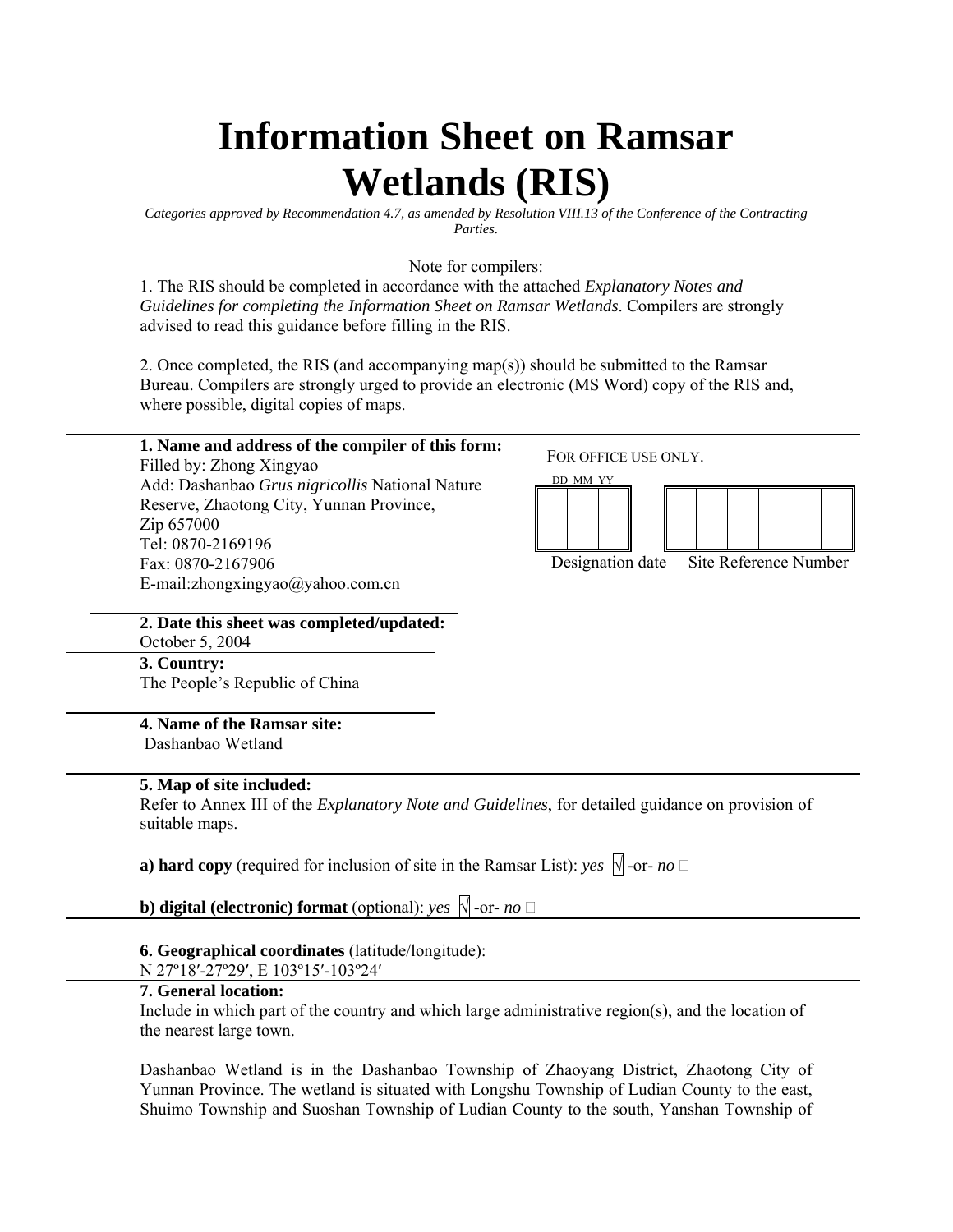Zhaoyang District in the west and Dazhai Township of Zhaoyang District in the north. It is 79 km. to the urban district of Zhaoyang District, Zhaotong City.

**8. Elevation:** (average and/or max. & min.) Average: 3,200m; max.: 3,364m; min.: 2,210m; **9. Area:** (in hectares) 5,958 ha

#### **10. Overview:**

Provide a short paragraph giving a summary description of the principal ecological characteristics and importance of the wetland.

Dashanbao Wetland is at the junction between Jiansha River and its tributary Niulan River integrating water, swamp and meadow. It is a unique wetland in China as well as an important ecologic barrier of the Yangtze River system. It is also a habitat for the protected and national Grade-I rare and endangered species, Black-necked Crane *Grus nigricollis.* The population of this species represents one fifth of the total world population. The wetland is a sub-alpine swamp meadow and an important wintering habitat of *Grus nigricollis* on Yunnan-Guizhou Plateau.

#### **11. Ramsar Criteria:**

Circle or underline each Criterion applied to the designation of the Ramsar site. See Annex II of the *Explanatory Notes and Guidelines* for the Criteria and guidelines for their application (adopted by Resolution VII.11).

 $1 \cdot 2 \cdot 3 \cdot 4 \cdot 5 \cdot 6 \cdot 7 \cdot 8$ 

#### **12. Justification for the application of each Criterion listed in 11. above:**

Provide justification for each Criterion in turn, clearly identifying to which Criterion the justification applies (see Annex II for guidance on acceptable forms of justification).

**Criterion 2:** Dashanbao Nature Reserve is a natural sub-alpine meadow ecosystem and a wintering habitat for the Black-necked Crane *Grus nigricollis*.

*Grus nigricollis* is a national Grade-I species for protection and only crane living on plateau among the 15 kinds of cranes. In 1994, it was rated as a species easy to be endangered (V) by IUCN; in 1995, it was listed in Annex I of the CITES; and in 1996, it was included in the "Red Book on China's Endangered Animals" by the Endangered Species Scientific Committee of the P. R. China.

**Criterion 3:** According to the survey made on January 8, 2000, total 732 *Grus nigricollis* were found, i.e. 402 adults (54.92 % of the total), 305 juveniles (41.6% of the total) and 25 old or isolated ones (3.41% of the total). The composition shows that this is a growing species group. The wintering stage at Dashanbao starts from October to next April, about 176-202 days. In 2002, the number of *Grus nigricollis* wintering at Dashanbao Wetland was 930 increasing to 1,051 in 2003 and 1,176 in 2004.

**Criterion 4:** Dashanbao Wetland is situated at the migration route and is a roosting and wintering site for many migratory birds, such as *Mergus squamatus*, *Ciconia nigra*, *Grus grus*, *Cygnus Cygnus* wintering or staging here.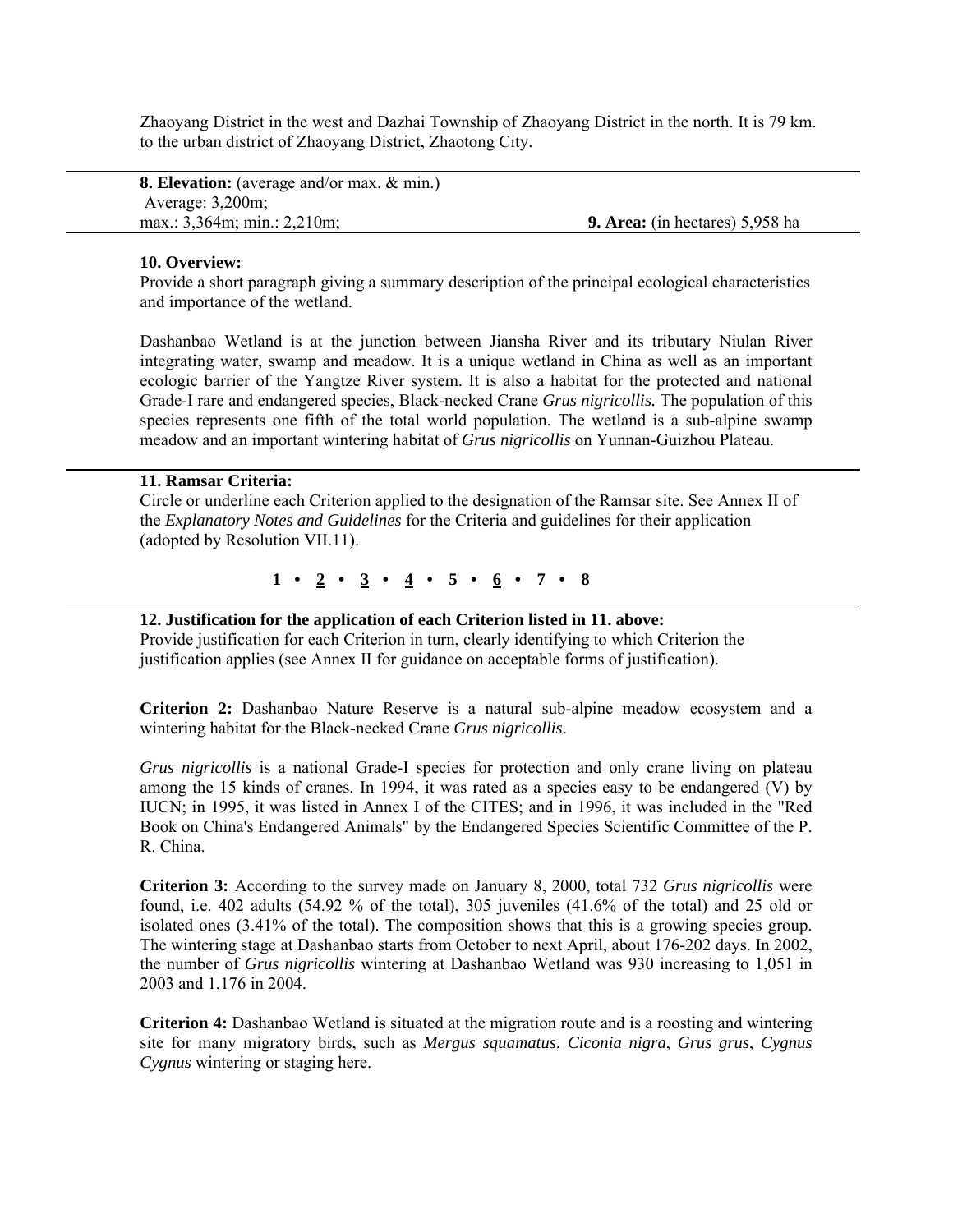**Criterion 6:** Dashanbao nature reserve has the highest concentration of *Grus nigricollis* in unit area than other regions in China. There are totally 6,000 *Grus nigricollis* in the world, 96% in China. In January, 2003, Yunnan Provincial Forestry Department, International Crane Foundation and Guizhou Provincial Environmental Protection Bureau investigated random 45 spots in accordance with "Agreement on Cooperative Survey of Cranes and Large Water Birds on Yunnan-Guizhou Plateau". The result shows that the number of *Grus nigricollis* in has increased to 1,176 in 2004 or 19.6% of world population. This population grew from a declining trend observed few years before, e.g. in 1990, *Grus nigricollis* population was only 350; the maximum estimate of present population is 1300.

**13. Biogeography** (required when Criteria 1 and/or 3 and /or certain applications of Criterion 2 are applied to the designation):

Name the relevant biogeographic region that includes the Ramsar site, and identify the biogeographic regionalisation system that has been applied.

#### **a) biogeographic region**

Dashanbao Wetland biogeographic region is in Central China (VI); sub-tropical forest (01); Guizhou Plateau (01a) and sub-tropical region in northeast Yunnan.

**b) biogeographic regionalisation scheme** (include reference citation):

The biogeographic zoning is done according to China's Biogeographic Zoning (Xie Yan, 2004) and Yunnan Province Biogeographic Zoning (Yang Yuming, 2003).

#### **14. Physical features of the site:**

Describe, as appropriate, the geology, geomorphology; origins - natural or artificial; hydrology; soil type; water quality; water depth, water permanence; fluctuations in water level; tidal variations; downstream area; general climate, etc.

#### **Geology and Physiognomy**

Dashanbao Wetland is situated at Wulianfeng Mountains at north-east Yunnan Province. It is the main peak and is the mountainous plateau formed due to structural erosion. The elevation is between 3,000- 3,200m., the top elevation is Keche Liangzi 3,364m.), the minimum elevation is the junction between Banpo Village and Ludian County (2,210m.), and the relative height difference is 1,154m. The mountain is composed of limestone and basalt in the Paleozoic erathem and sandstone in the mesozoic erathem.

#### **Origin**

Dashanbao Wetland has a natural origin. It is a part of quasi-plain in the early tertiary, and a mountainous plateau terrain was formed due to the powerful cutting by Jiansha River, Hengjiang River and Niulan River along with the uplift of the earth's crust; but a mild high plateau surface is kept at the peak. The reservoir in the wetland is human-made.

#### **Hydrology**

Dashanbao is the cradle of many rivers and all belong to the Jinsha River system on the upstream of Yangtze River. There are many upland swamp meadows and thousands of underground springs with good water quality, which form an area of 3,150 ha plateau wetland.

#### **Soil types and their chemical properties**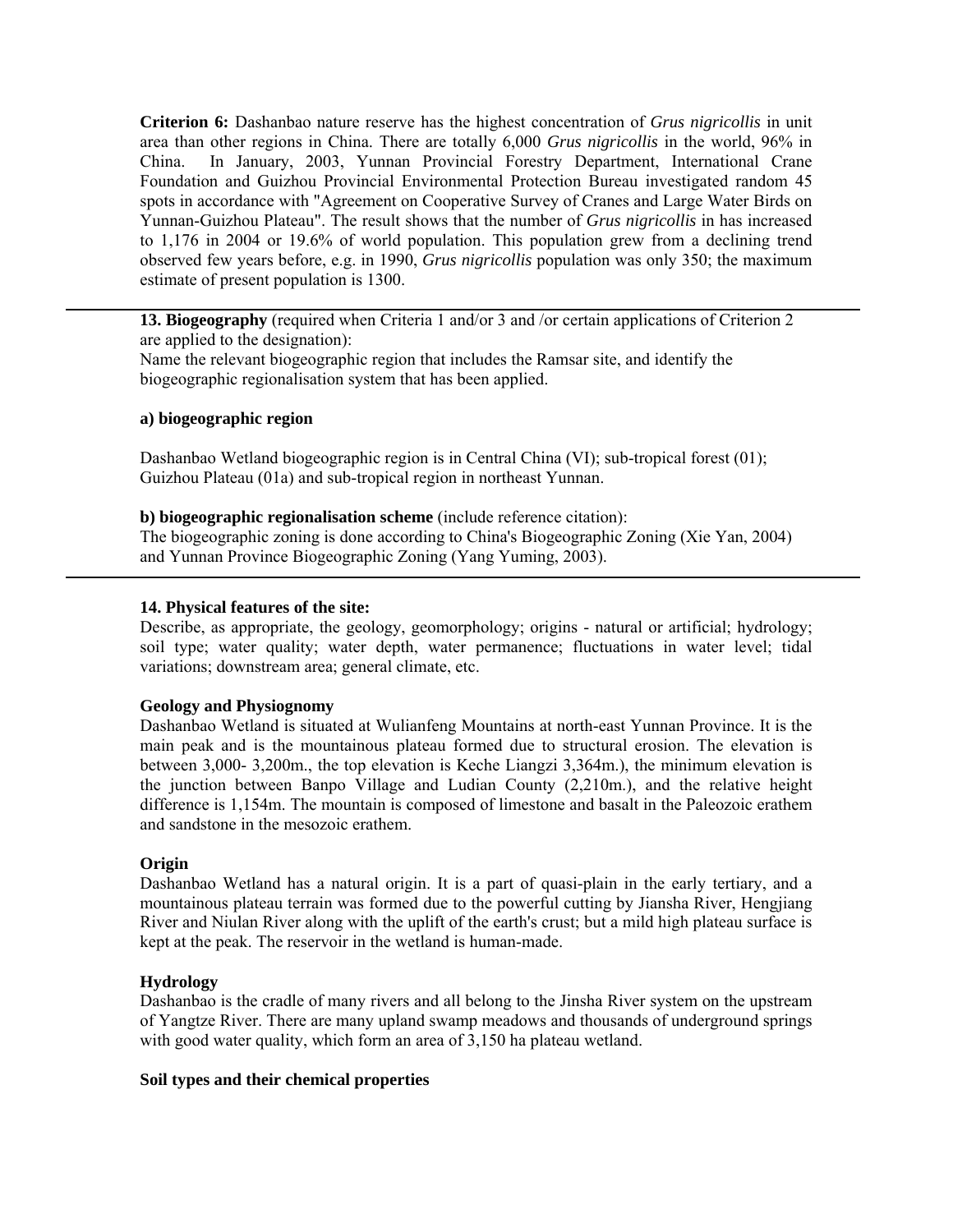The major soil types are peat soil and marshy soil. The organic content is rich, 20% in average; the whole nitrogen content is about 2%; the soil is alkaline (pH 8.2); the available nutrient content is low.

#### **Water quality**

According to sample testing of Water Environment Monitoring Department of Yunnan Province,

the water quality in the reserve is fine, the water temperature is  $6.0\degree C$ , the pH value is 8.2, no pollution from pesticide, production or domestic sewage. The water quality has the national Grade-I water standard and of potable quality.

#### **Water depth**

The average water depth is 0.8-3 m. owing to the regulation by the underground water, and the water is not dried at all seasons.

#### **Climate**

Dashanbao Nature Reserve is of a warm plateau monsoon climate with cold winter and cool summer. The mean annual temperature is  $6.2^{\circ}$ C, the mean air temperature in January is  $-1^{\circ}$ c, in

July is 12.7<sup>o</sup>C and the accumulative temperature  $\ge$  = 10<sup>o</sup>C is 798<sup>o</sup>C. The time of sunshine is long and the yearly hours of sunshine are 2,200- 2,300 h. Annual frostless season on average is 123 days with minimum 84 days. Annual rainfall is 1,165 or 88% during May- October and yearly 34.6 days of snow.

#### **15. Physical features of the catchment area:**

Describe the surface area, general geology and geomorphological features, general soil types, general land use, and climate (including climate type).

The geology and geomorphological features of the catchment area are the same as above. The soil types are as follows from high elevation to low elevation:

- (a) Sub-alpine meadow soil (marshy soil partly) (above 3,000m): thin soil layer, high content of gravel, low fertility, and direct transition from Layer A to Layer C and D due to undergrowth of Layer B. There are certain marshy soils at the lower part of meadow and around reservoir, which is developed from the sedge peat of ancient lakes. The surface layer is humidified, the under layers are composed of peat or gleized to form the black peat layer or grey layer with a rich content of soil organic matter;
- (b) Brown earth ( 2,800- 3,000m): uneven thickness of soil and certain fertility;
- (c) Yellow brown earth (2,200-2,800m): it is a transitional soil within the range of the reserve, deep and fertile.

The land utilization types are grassland and woodland as well as some farm lands; the climate is warm plateau monsoon climate (refer to section 14).

#### **16. Hydrological values:**

Describe the functions and values of the wetland in groundwater recharge, flood control, sediment trapping, shoreline stabilization, etc.

Dashanbao is a important wetland in term of water source for Hengjiang, with function of combating soil erosion in Jinsha and Niulan River valley. There are numerous underground springs in the wetland, which can supplement the ground water and provide water to the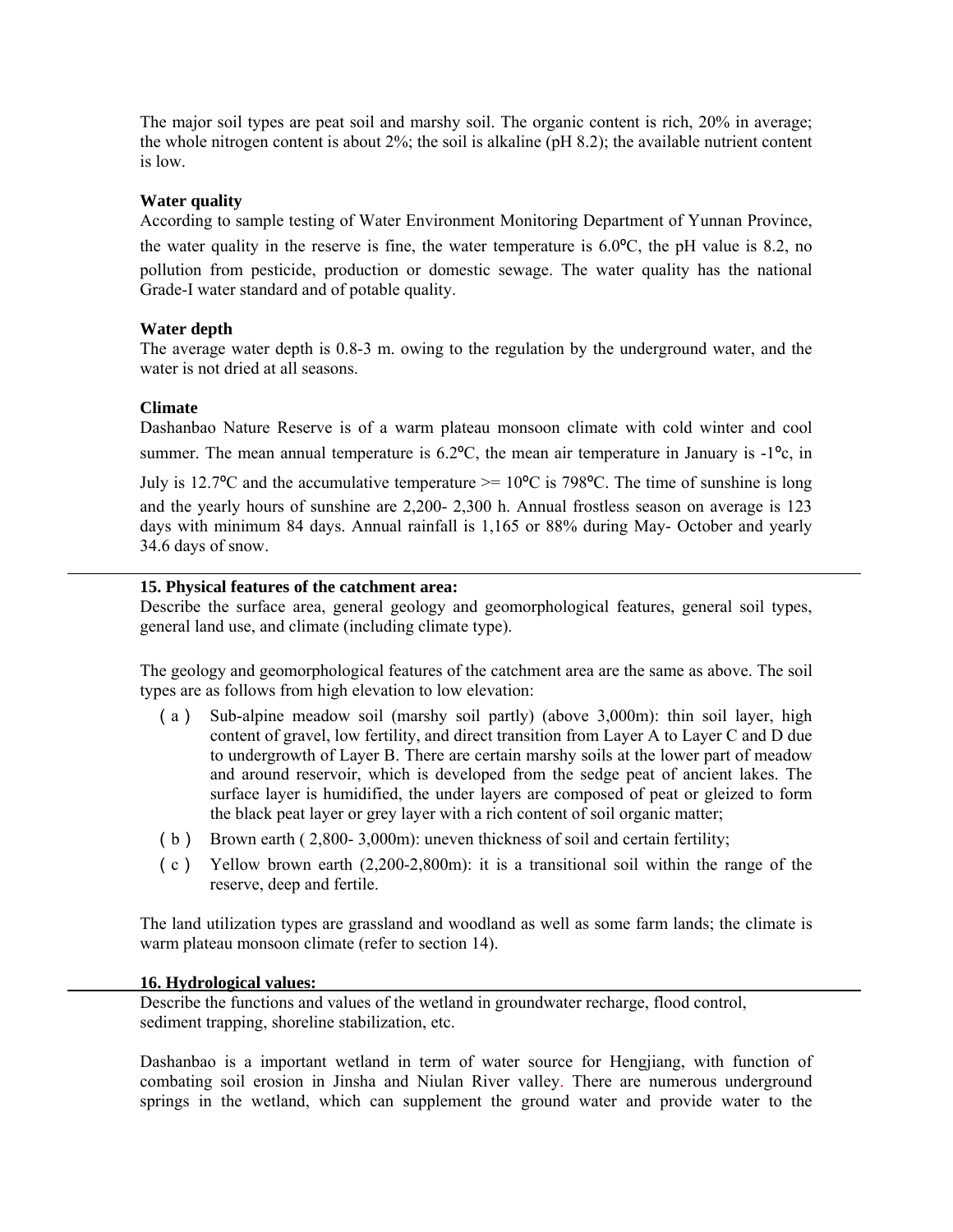downstream and peripheral localities. It can intercept the sediment and reduce flood and debris flow disasters in the downstream. Moreover, the rich water resources maintain the wetland biodiversity and provide good natural conditions for the wintering of *Grus nigricollis*.

#### **17. Wetland Types**

#### **a) presence:**

Circle or underline the applicable codes for the wetland types of the Ramsar "Classification System for Wetland Type" present in the Ramsar site. Descriptions of each wetland type code are provided in Annex I of the *Explanatory Notes & Guidelines*.

| Marine/coastal: A • B • C • D • E • F • G • H • I • J • K • Zk(a)                    |                                   |  |  |  |  |  |  |  |  |  |  |  |  |
|--------------------------------------------------------------------------------------|-----------------------------------|--|--|--|--|--|--|--|--|--|--|--|--|
| Inland: L • M • N • O • P • Q • R • Sp • Ss • Tp $\text{Ts} \cdot U \cdot \text{Va}$ | Vt • W • Xf • Xp • Y • Zg • Zk(b) |  |  |  |  |  |  |  |  |  |  |  |  |
| Human-made: 1 . 2 . 3 . 4 . 5 . 6 . 7 . 8 . 9 . Zk(c)                                |                                   |  |  |  |  |  |  |  |  |  |  |  |  |

#### **b) dominance:**

List the wetland types identified in a) above in order of their dominance (by area) in the Ramsar site, starting with the wetland type with the largest area.  $U - Va - Ts$ 

#### **18. General ecological features:**

Provide further description, as appropriate, of the main habitats, vegetation types, plant and animal communities present in the Ramsar site.

There are many wetlands in Dashanbao Nature Reserve, and the larger ones are at Tiaodun River, Dahaizi, Lelizhai, Qinjia Haizi and Yanmaidi reservoir. Water quantity in Tiaodun River and Dahaizi usually change greatly with seasonal variations, which cause the area of wetland along the valley increase in rainy season and shrink in winter. In winter, the transitional water area increases along with the recession of level, and such places become good habitats of *Grus nigricollis*. The small-area wetlands developed by spring vents are found everywhere on the hillside and important sites for *Grus nigricollis* for food and movements at daytime.

Along with the soil moisture changes, the wetland is transiting from aquatic environment to xeric environment, and the overall wetland ecosystem is a typical ecotone dominated by the water factor. The different plant ages, climatic conditions, elevations and landforms decide the ecological features of specific areas.

There are few sub-merged vegetation and emerging vegetation at the existing wetland environment.

- 1. There is shallow water vegetation that gives priority to *Poa annua Linn* and *Geum aleppicum* at the shallow water area.
- 2. There are *Cyperus serotinus* and water pepper in shallow water of rivulets regionally, which are aquatic ecosystems. Wetlands dominate which are often flooded by shallow water.
- 3. Beyond the shallow water, the typical meadow soil is saturated with water, but it is usually not flooded by water. In this environment, there are *Eleocharis congesta, Eleocharis yokoscensis*, etc..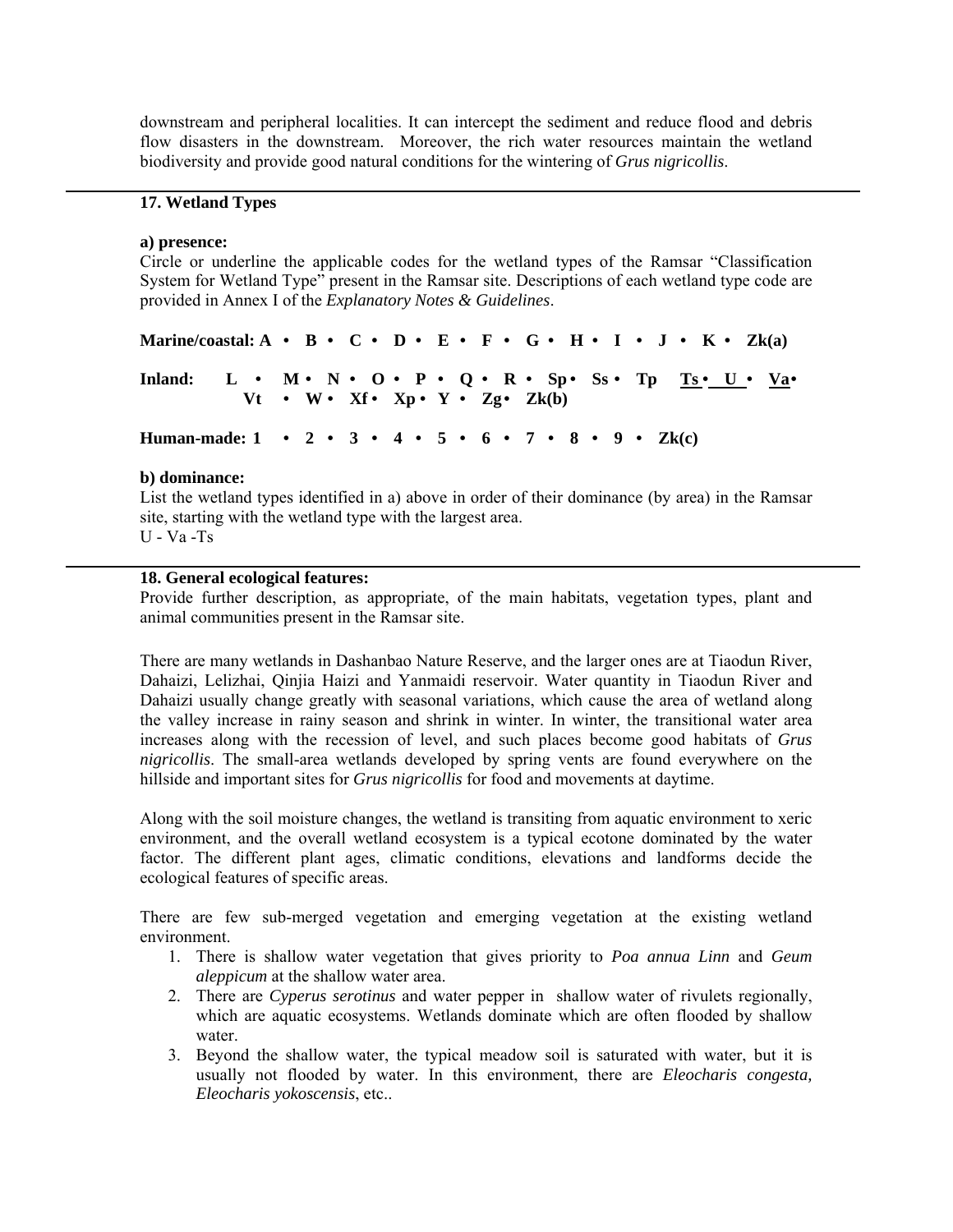4. *Iris laevigata* appears at certain sections.

The wetland covers a large area, the organic substance is rich, and the soil layer is thick and elastic.

On the slops of wetlands transiting to upland, the soil moisture is declining gradually. The soil is transforming from meadow soil to brown soil, and the vegetation is changing from mesophyte to artificial grass. The coenotype here is secondary shrubberies, tamed pasture and cultivated land. No adventitious species are found until now.

There are wetland, meadow and farm land in the reserve, which provides a good habitat for *Grus nigricollis* and other water birds and animals. There are lots of juvenile fishes, shrimps and insects in the shallow water and swamp of the reservoir, and plants and crops on the meadow provide animals, *Grus nigricollis* for instance, with abundant and multiple food sources and form stable food chain ecosystem.

#### **19. Noteworthy flora:**

Provide additional information on particular species and why they are noteworthy (expanding as necessary on information provided in 12. Justification for the application of the Criteria) indicating, e.g., which species/communities are unique, rare, endangered or biogeographically important, etc. *Do not include here taxonomic lists of species present – these may be supplied as supplementary information to the RIS.* 

In Dashanbao Wetland, there are 186 species of vascular plants in 140 genera of 56 families, including 11 species of Pteridophyta in 10 genera of 9 families and 175 species of seed plants in 130 genera of 47 families. The biggest family is Poaceae (19 genera and 20 species); Rosaceae (12 genera and 18 species); Compositae (7 genera and 10 species); and Cyperaceae (6 genera and 10 species).

#### **20. Noteworthy fauna:**

Provide additional information on particular species and why they are noteworthy (expanding as necessary on information provided in 12. Justification for the application of the Criteria) indicating, e.g., which species/communities are unique, rare, endangered or biogeographically important, etc., including count data. *Do not include here taxonomic lists of species present – these may be supplied as supplementary information to the RIS.*

There are 7 kinds of national Grade II animals for protection, including Common Crane (*Grus grus*), Northern Goshawk (*Accipiter gentiles*), Black Kite (*Milvus migrans*), Northern Sparrow Hawk (*Accipiter nisus*)*,* Hen Harrier (*Circus cyaneus*), Barred Owlet (*Glaucidium cuculoides*)*,*  White-tailed Sea Eagle (*Haliaeetus albicilla*).

#### **21. Social and cultural values:**

e.g., fisheries production, forestry, religious importance, archaeological sites, social relations with the wetland, etc. Distinguish between historical/archaeological/religious significance and current socio-economic values.

Dashanbao is the dominant peak of Wulianfeng in the northeast Yunnan and there is intact and extensive sub-alpine meadow on the high plateau. There are flowers in spring, green grass in summer, golden color in autumn and silver appearance in winter. In autumn and winter, groups of *Grus nigricollis* fly here bringing along vitality to the grassland and lakefront. The wetland is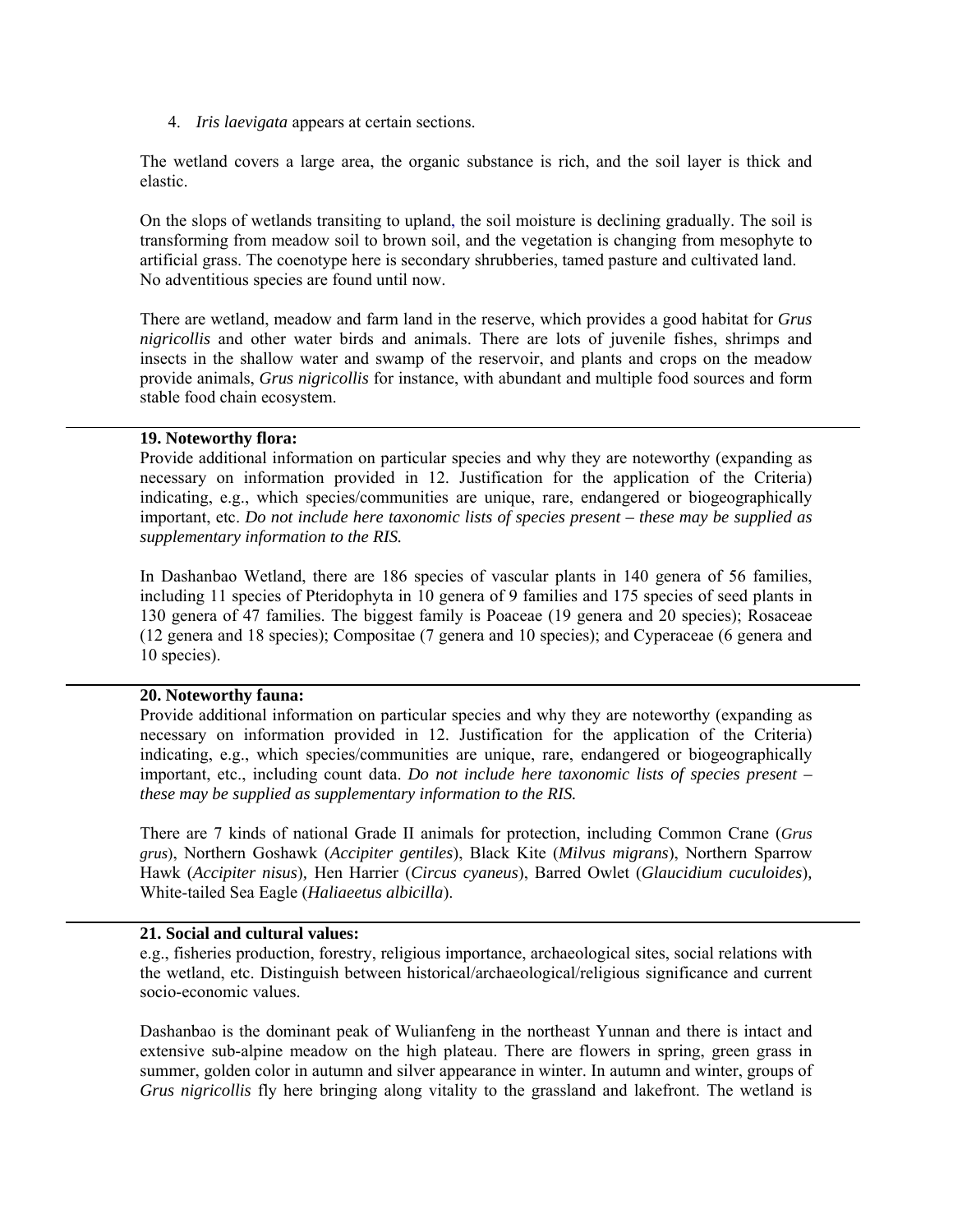suitable for seasonal tour, including sightseeing, tourism for generalizing popular science and recreational travel.

The reserve has high value for scientific research because of the following reasons:

- Dashanbao is a peat moor in the sub-alpine swamp meadow, and has a high value for protection and use;
- Dashanbao has multiple habitats and the existing wetlands can be used for reference during wetland ecology recovery;
- The migration and wintering of *Grus nigricollis* at Dashanbao is quite important for the study of cranes
- In the reserve, the water birds get along well with local people, which is valuable for cultural and aesthetic study.

The people living in the Dashanbao nature reserve has the tradition of loving and protecting cranes, and a harmonious coexistence situation has been formed. For quite some time, the local people have been regarding the *Grus nigricollis* as magic birds, and they will hold a memorial ceremony if *Grus nigricollis* is hunted and killed. *Grus nigricollis* are living here peacefully under the protection of this custom.

#### **22. Land tenure/ownership:**

(a) within the Ramsar site:

The Dashanbao nature reserve has clear boundary and definite ownership without any dispute over the boundary demarcation. The Nature Reserve has the full state land use rights and has received the state land use permit from Zhaotong Municipal Land Management Bureau (Zhao Shi Guo You 2001 NO. 111222).

(b) in the surrounding area:

The Dashanbao Nature Reserve relates to 7 townships, the land is state-owned, but the collectives have the right of use (Zhao Shi Guo You 2001 No. 111222).

#### **23. Current land (including water) use:**

(a) within the Ramsar site:

In Dashanbao Wetland, the water area is not large but well protected, and it is only providing irrigation water to the downstream. The swamp and meadow are used for seasonal grazing.

(b) in the surroundings/catchment:

The pasture land around the wetland is 8,740ha, the woodland is 3,100ha, the cultivated land is 4,200ha and the market towns and roads are 150ha.

#### **24. Factors (past, present or potential) adversely affecting the site's ecological character, including changes in land (including water) use and development projects:**

(a) within the Ramsar site:

The protection and control measures are effective and there is no negative factor that affects the wetland ecology.

(b) in the surrounding area:

The local people are accustomed to stocking, while overgrazing may have an influence on the renewal and recovery of muskeg.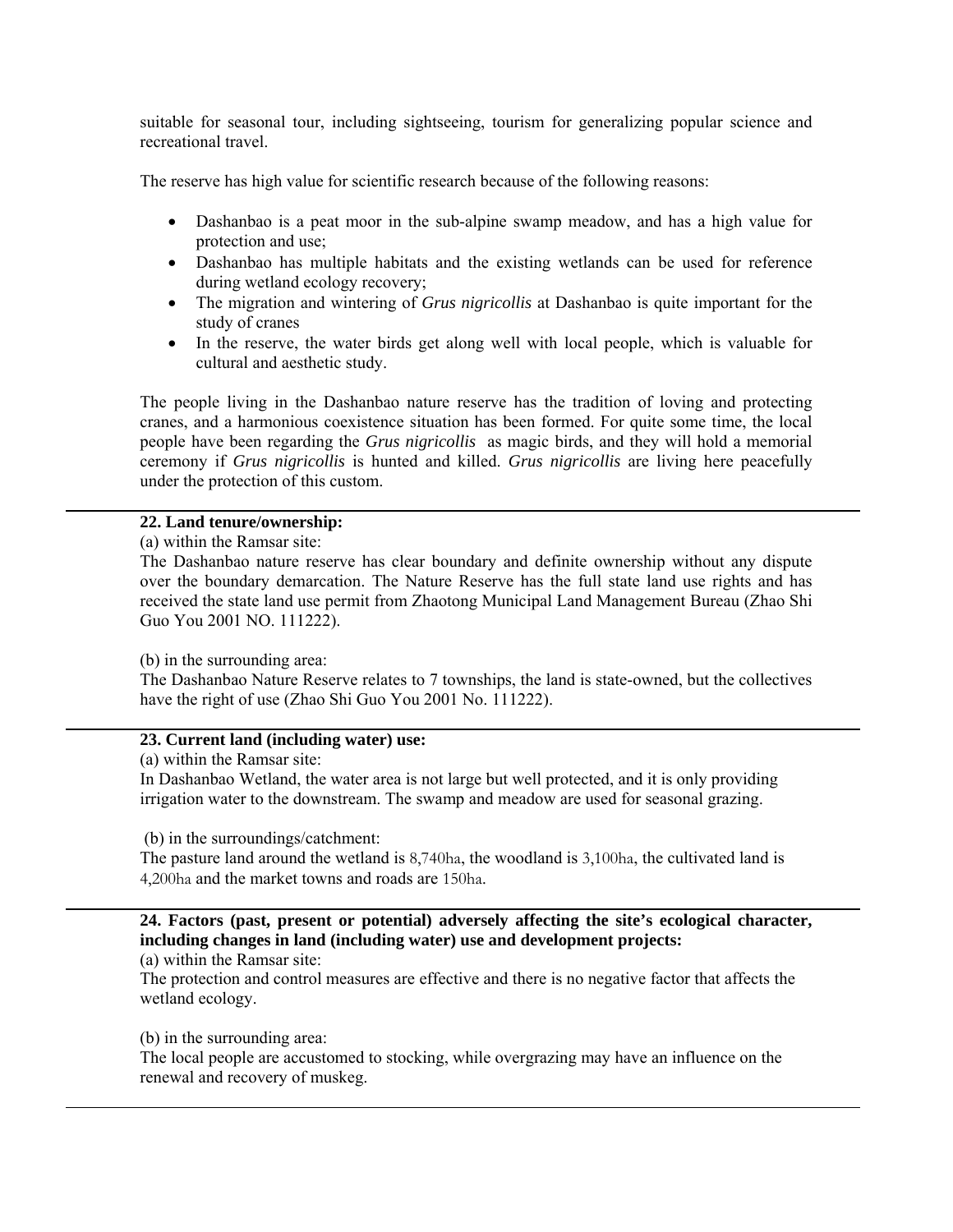#### **25. Conservation measures taken:**

List national category and legal status of protected areas, including boundary relationships with the Ramsar site; management practices; whether an officially approved management plan exists and whether it is being implemented.

Dashanbao *Grus nigricollis* Nature Reserve was founded in 1990, and was promoted to a National Reserve in 2003. The total area is 19,200ha and the wetland is completely within the range of Nature Reserve. The protective measures adopted are as follows:

(1) Local regulations are established to normalize and standardize the protection works. Along with the establishment of Dashanbao National Nature Reserve, Zhaotong People's Government released the "Management Method for Dashanbao *Grus nigricollis* Provincial Nature Reserve", which was put in force on June 1, 2003 and boosted the protection works.

(2) The project of returning land for farming to forestry (grass) is practiced to recover the wetland and ecology. Dashanbao Nature Reserve has an open landform and *Grus nigricollis* mainly find food on pasture land and moorland. In order to expand the foraging area, the Nature Reserve adopted many measures jointly with the Municipal Party Committee and government of Dashanbao Township, such as fixing the cultivated land at the core region, protecting wild wood, returning land for farming to forestry or grass, restoring the marsh through water storage and prohibiting deforesting and opening up wasteland. In 2002, by combining the national policy of returning land for farming to forestry (grass), the area of forestation and grass plantation reached 879 ha in the nature reserve, including 167 ha of land for farming being returned for forestry. In 2003, forestation and grass plantation in the reserve was 1,508 ha, including 508 ha land for farming returned to forestry. Meanwhile, the villagers in the reserve can get cash allowance of 202,500 yuan and 1,518,750 kg of grain from the country for 8 years. In this way, a wider space is provided to *Grus nigricollis* for their smooth wintering, and the local people have settled the problem of dressing warmly and eating enough and gained more income.

After the Nature Reserve was established, effective measures were taken to recover the wetland and meadow under the support and concern of local governments at various levels, and now capital and grain are provided by the state for returning farming land to forestry. The grass plantation area was 758.6ha in 1999, the area of returning land for farming to grass was 166.7 ha in 2002 and 533.3 ha in 2003.

(3) Relocation of local people is implemented to provide home to *Grus nigricollis*. In order to protect *Grus nigricollis* and Dashanbao more efficiently, the Municipal Party Committee and the municipal government as well as the district party committee and district government decided to relocate the 3,245 people in 759 households in the core space of the reserve to Jiancheng County, Simao District, Yunnan Province. From March 2001 to now, 1,337 people in 332 families of 8 communities have been emigrated from Tiaodun River, and the total number of emigration is expected to be 3,245 people in 758 families. The remaining residents will be totally emigrated within the 3 years. The original cultivated land will be reverted to grassland completely in order to expand the inhabit environment of *Grus nigricollis.* 

(4)The management is strengthened to protect the wetland resources efficiently. Control station and police station have been set up in the reserve with 11 managerial personnel and 3 temporary personnel. Presently, Dashanbao Nature Reserve administration is being prepared to be established. In order to further divide the supervisory works and to carry them out, Dashanbao Nature Reserve and the People's Government of Dabaoshan Township jointly released the Notice on Prohibiting Pasturage at Dahaizi, Tiaodun River, etc. on January 15, 2004 and have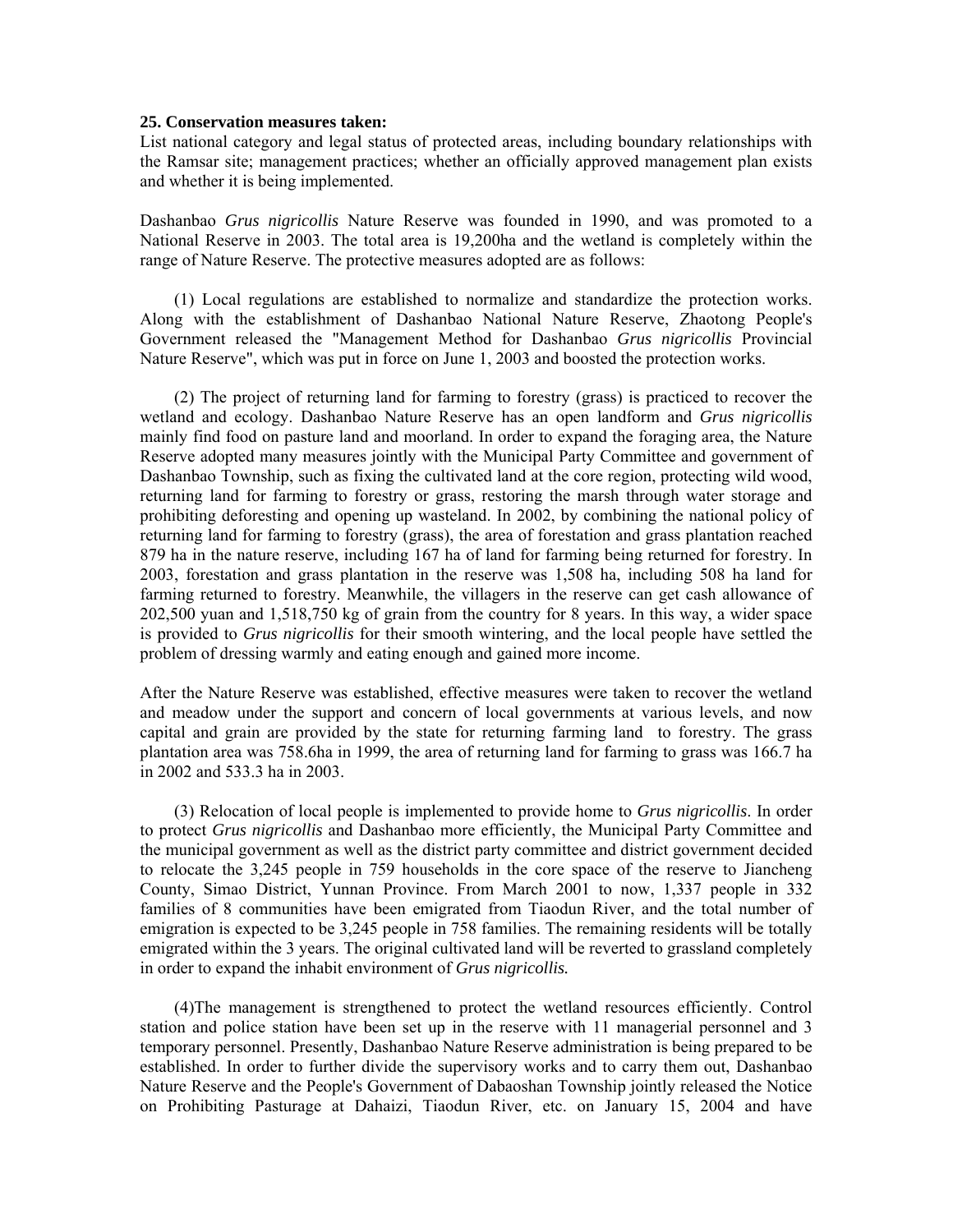established the work rules and the responsibilities of each post. The administration established watch system and regular patrol system, and some core areas, such as Dahaizi, Longjia Dadi,Tiaodun Rive, Shuidaoliu and Lelizhai, will be patrolled and managed every 3 days. The problems found during the patrol and the life habit of *Grus nigricollis* are all recorded in the daily log, which will serve as a basis for the establishment of protection route in the next step.

The area of wetlands in Dashanbao is 3,000 ha in all, and they are both the wintering habitat of *Grus nigricollis* and the place where villagers get their fuel (peat). To prevent the wetlands from being damaged, the following measures are adopted:

- villagers are organized to plant trees in order to get more fuel wood in rural areas;
- energy conservation stove used for daily cooking to save the wood;
- patrol and management is strengthened to avoid malice destruction;
- returning land for farming to wetland, planting grass and expanding the wetland area;
- since the 1990's, the district government has allocated 130,000 yuan yearly for coal subsidy to local villages. Through such measures, the trend of wetland reduction is stopped and the area is even recovered and expanded. It is positive for improving the ecologic environment of the reserve and guarantees the wintering habitat of *Grus nigricollis*.

(5) All kinds of media are utilized to publicize the importance and value of protecting *Grus nigricollis* and their habitat. At the evening of March 18, 2003, an introduction of Dashanbao Nature Reserve was played on the western channel of CCTV for half an hour, as well as a special documentary film on the protection of *Grus nigricollis* by local people. Since the reserve was founded, 24 *Grus nigricollis* have been saved and have been returned to the nature.

(6) "China Zhaotong *Grus nigricollis* Protection Volunteers Association" was founded and there are 150 members, including scholars, experts, press correspondents, teachers, middle school and primary school students, retired cadres, etc. both at home and abroad. *Grus nigricollis* photography exhibition was held as part of the campaign.

 (7) "Master Plan for Yunnan Dashanbao *Grus nigricollis* National Nature Reserve (2003- 2012)" (include the management plan) passed the valuation in June, 2003.

#### **26. Conservation measures proposed but not yet implemented:**

e.g. management plan in preparation; official proposal as a legally protected area, etc.

(1) Environmental construction: during the course of implementing the policy on protecting wild wood, returning land for faming to grass and recovering and expanding the wetland and meadow is programmed. The recovered area of swampland is 312 ha, and 500 ha of land for farming are returned to grass.

(2) Water quality protection: the crop farming, aquaculture and manufacturing in the reserve operate without causing public nuisance.

- (3) *Grus nigricollis* protection:
	- Construction of observation and monitoring station: an observing and monitoring station will be built at Dahaizi and Tiaodun River respectively and a watch tower will be built on Jigong Mountain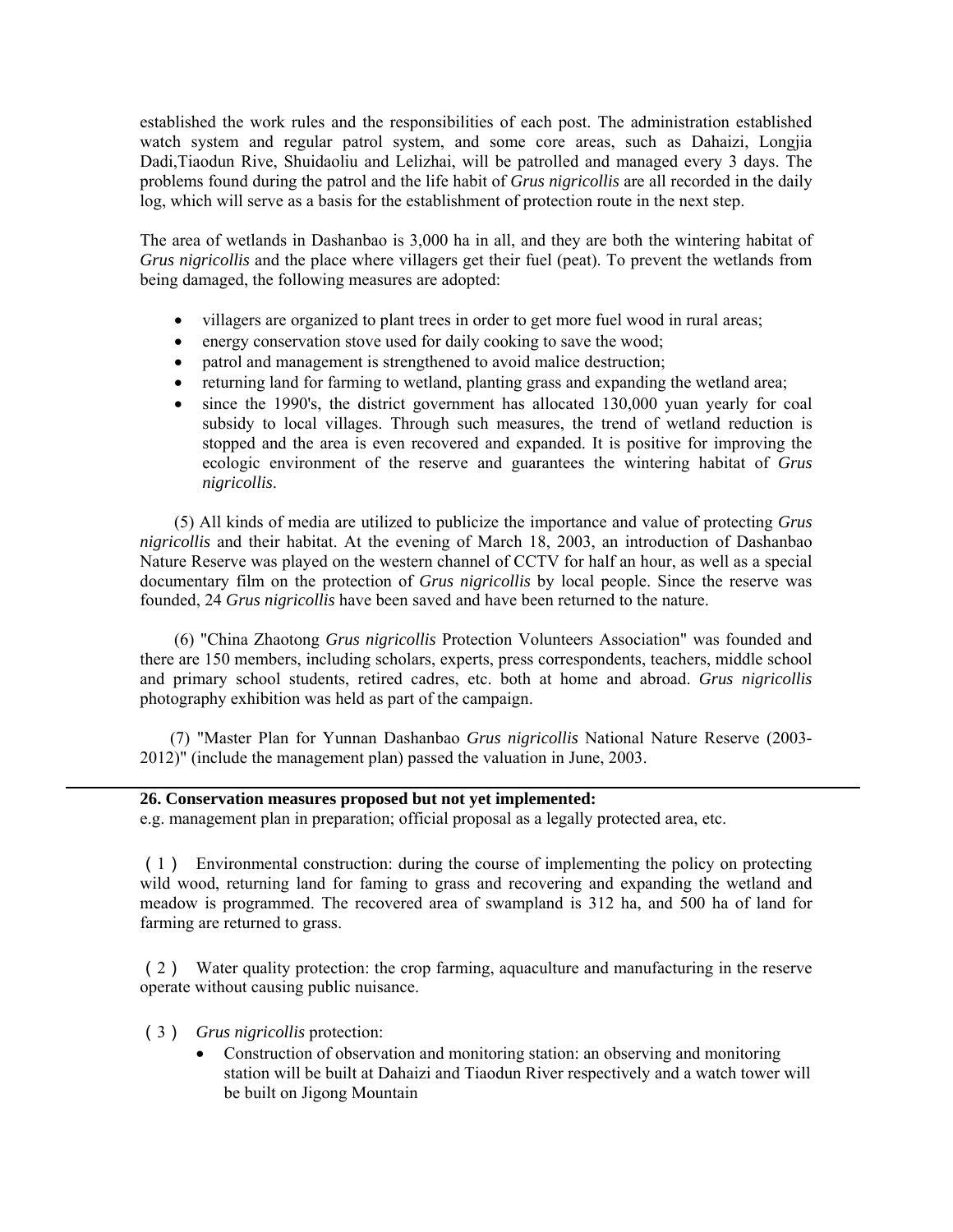- *Grus nigricollis* aid station: an aid station for *Grus nigricollis* will be constructed at Dashanbao to provide emergency service to cranes if needed.
- Construction of 5 food sources for *Grus nigricollis*, which are 15 ha.
- 8 food supply points will be set, which will be supplemented before snow coverage and leaving of cranes.

(4) Traffic and patrol: automobiles need to be added and roads need to be reconstructed, and patrol roads and posts are required to be added.

In addition, it is suggested to develop concrete regulations for wetland restoration and to make investment correspondingly with the practical situation of Dashanbao Wetland. For instance, the treatment given to returning farming land to forests should also be applied to the return of farming land to wetland, the compensation mechanism for ecological benefit of the wetland should be established and illegal acts should be regulated in detail in the "wetland protection regulations" together with the punishment measures.

#### **27. Current scientific research and facilities:**

e.g., details of current research projects, including biodiversity monitoring; existence of a field research station, etc.

- The satellite tracking monitoring and ecological assessment of wintering habitats of *Grus nigricollis* conducted by Kunming Institute of Zoology, CAS in 2004-2005;
- Research on the Dashanbao Wetland community, education and biodiversity protection conducted by Yunnan Normal University in 2004;
- Dashanbao *Grus nigricollis* nature reserve scientific expedition conducted by Yunnan University in 2000;
- Master plan for Dashanbao *Grus nigricollis* nature reserve made by the Forest Survey and Design Institute of Yunnan Province in 2001;
- Survey of the wintering of *Grus nigricollis* on Yunnan-Guizhou Plateau conducted by the ICF, Yunnan Provincial Forestry Department, and Kunming Institute of Zoology jointly in 2001;
- Survey of the wintering of *Grus nigricollis* on Wulianfeng conducted by Zhaotong City in 1998;
- The master plan for Dashanbao *Grus nigricollis* national nature reserve and feasibility study on capital works conducted by the Forest Survey and Design Institute of Yunnan Province in 2003;
- Muskeg investigation conducted by Kunming Institute of Botany, CAS in 2004.

As for the research equipment in the reserve, there is only one patrolling vehicle and simple observation device for routine bird observation, and therefore, some in-depth scientific researches, such as habitat environmental change, biological property of rare species, etc. cannot be conducted. In addition, there is no well-trained scientific and technical group and professionals of different disciplines that can make scientific efforts in the reserve for long term.

#### **28. Current conservation education:**

e.g. visitors' centre, observation hides and nature trails, information booklets, facilities for school visits, etc.

Propaganda & education is the best way to raise people's consciousness of protecting natural ecosystem. In recent years, the nature reserve has sent 6 men to Mai Po Wetland in Hong Kong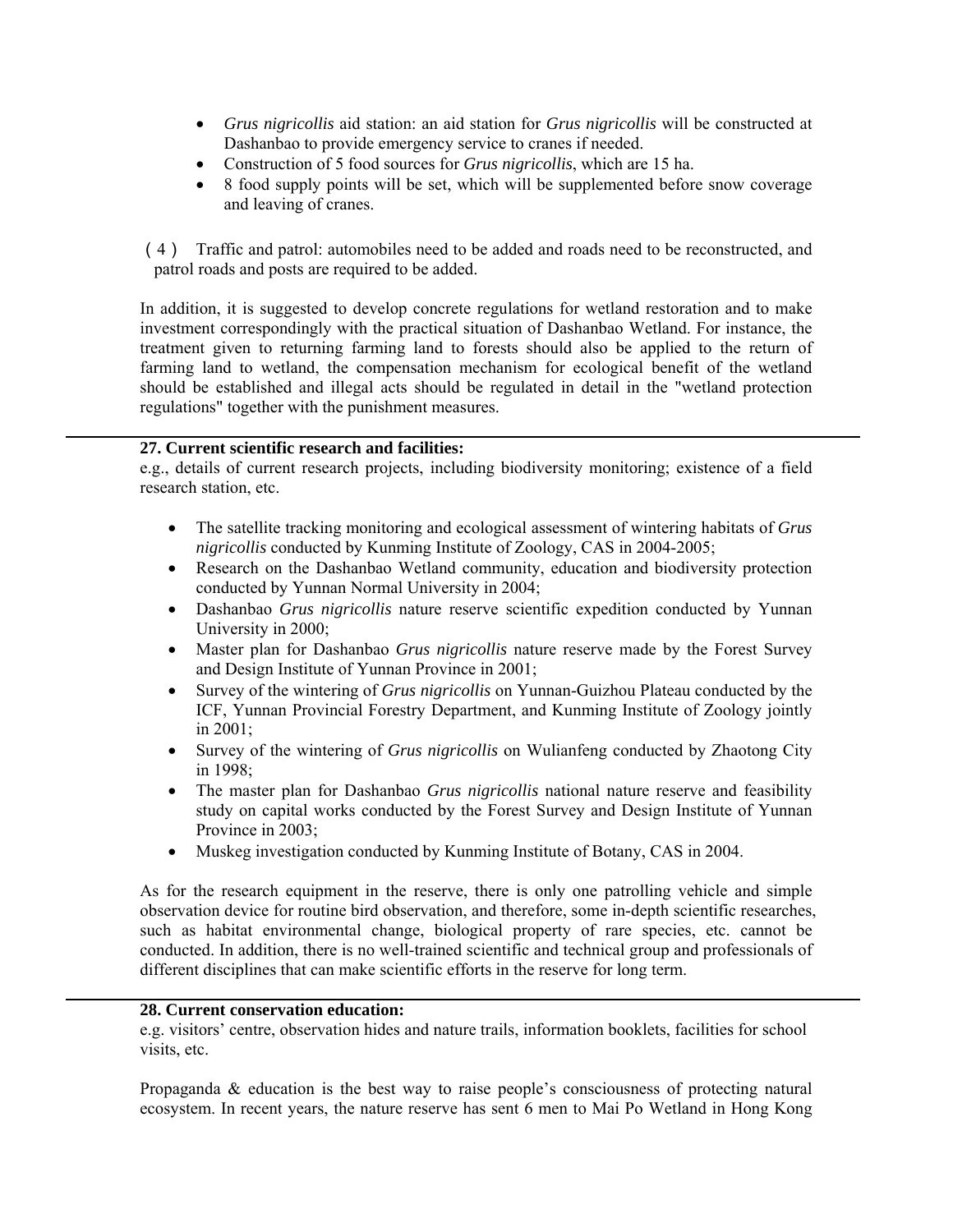and universities in Beijing for managerial knowledge training, and the promotional pamphlets and posters were also distributed. Various types of training classes are given, lectures on environmental protection are given at the city-level, district-level and each middle school and primary school, and some students are organized to observe cranes at the reserve, which are quite effective.

Through the far-reaching propaganda & education, the people in the reserve are convinced of the importance of protecting *Grus nigricollis* and the wetland and actively participate in the protection. 73 injured or ill *Grus nigricollis* were cured, and 13.4 ha land for farming was returned to wetland, which expanded the living space of *Grus nigricollis* and contributed to the protection of *Grus nigricollis* and wetland.

Presently, there is no visitors' centre or educational centre, which is needed for the protection of wetland ecosystem.

#### **29. Current recreation and tourism:**

State if the wetland is used for recreation/tourism; indicate type(s) and their frequency/intensity.

There is no tourism or recreational activities in Dashanbao and only popular science generalization and scientific research services are provided.

#### **30. Jurisdiction:**

Include territorial, e.g. state/region, and functional/sectoral, e.g. Dept of Agriculture/Dept. of Environment, etc.

(1) Territorially, Dashanbao Wetland is managed by Yunnan Zhaotong Municipal People's Government.

(2) Functionally, it is controlled by the State Forestry Administration, Yunnan Provincial Forestry Department, Zhaotong Bureau of Forestry and the Nature Reserve Administration.

#### **31. Management authority:**

Provide the name and address of the local office(s) of the agency(ies) or organisation(s) directly responsible for managing the wetland. Wherever possible provide also the title and/or name of the person or persons in this office with responsibility for the wetland.

The local office directly responsible for managing the wetland is the Dashanbao National Nature Reserve Administration; address: Nanjiao Wenquan, Zhaoyang District, 657000, Zhaotong City, Yunnan Province; director: Zhong Xingyao, who is in charge of the current management of Dashanbao Wetland.

#### **32. Bibliographical references:**

scientific/technical references only. If biogeographic regionalisation scheme applied (see 13 above), list full reference citation for the scheme.

- 1. Yunnan Provincial Forest Survey and Design Institute, "*Master Plan for Yunnan Dashanbao Grus nigricollis National Nature Reserve*"(2003- 2012), April, 2003.
- 2. Yunnan University *"Yunnan Dashanbao Grus nigricollis Nature Reserve Scientific Expedition reports*", February, 2001.
- 3. Zhaoyang District People's Government, "*Zhaoyang District Year Book- 2002*", 2003.
- 4. Yan Xie "Study on Biographical Division of China. Biodiversity and Conservation" 13:1391-1471.
- 5. Yang Yuming, *Yunnan Biogeographic Zoning* (doctorate dissertation).